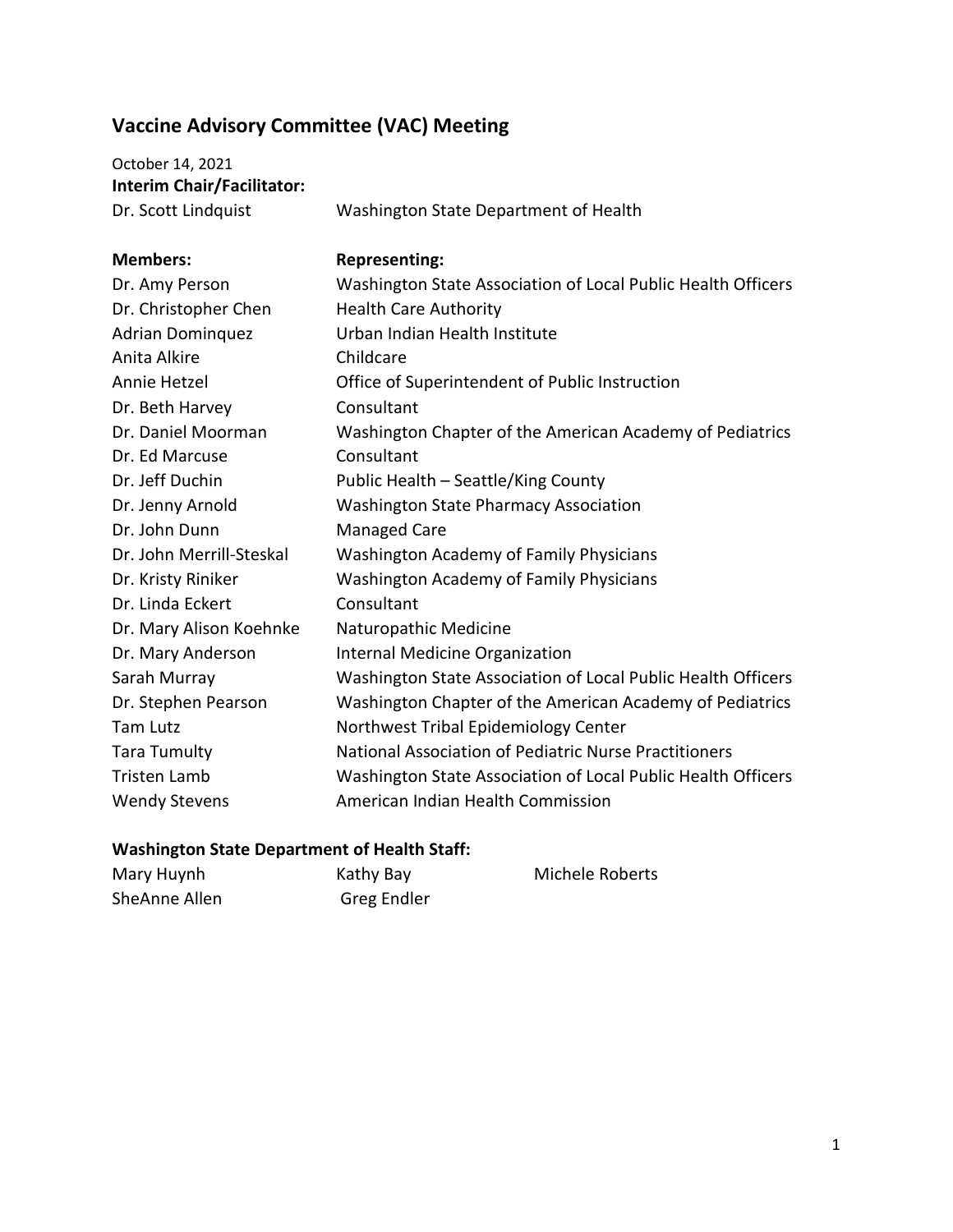| <b>Topic</b>                | <b>Presented Information</b>                                                                                                           |
|-----------------------------|----------------------------------------------------------------------------------------------------------------------------------------|
| <b>Welcome and</b>          | Michele Roberts welcomed the committee, she also gave an overview of meeting                                                           |
| <b>Introductions</b>        | expectations, and processes were introduced.                                                                                           |
| <b>Michele Roberts</b>      |                                                                                                                                        |
| Land                        | Michele Roberts provided a land acknowledgement.                                                                                       |
| Acknowledgement             |                                                                                                                                        |
|                             |                                                                                                                                        |
| <b>Michele Roberts</b>      |                                                                                                                                        |
| <b>Conflict of Interest</b> | Mary Huynh read the VAC Conflict of Interest Policy. No conflicts were declared.                                                       |
| & Approval of               |                                                                                                                                        |
| <b>Previous Meeting</b>     |                                                                                                                                        |
| <b>Minutes</b>              | The minutes from the July 15 <sup>th,</sup> 2021 meeting were approved without changes.                                                |
|                             |                                                                                                                                        |
| <b>Michele Roberts</b>      |                                                                                                                                        |
| <b>Flu Update</b>           | Greg Endler provided a brief overview on the Flu Campaign for 2021-22:<br>New call to action slogan "Think of it as Your Best Defense" |
|                             |                                                                                                                                        |
|                             | <b>Strategy and Messaging to address the following key areas:</b>                                                                      |
|                             | Mobility and Socialization<br>$\bullet$                                                                                                |
| <b>Greg Endler</b>          | COVID-19 & Flu Vaccine Co-administration<br>٠                                                                                          |
|                             | <b>Behavior Change</b><br>٠                                                                                                            |
|                             |                                                                                                                                        |
|                             | <b>Priority Population Focus:</b>                                                                                                      |
|                             | Younger children - coverage declined 8% in 6 months-4 years of age in WA last season<br>٠                                              |
|                             | Black & African American audiences (all ages)<br>٠                                                                                     |
|                             | Hispanic/Latinx (all ages)<br>٠                                                                                                        |
|                             | American Indian & Alaskan Native peoples and tribes (all ages)<br>٠                                                                    |
|                             | Pregnant people<br>$\bullet$                                                                                                           |
|                             | Persons of any age with underlying health conditions (lung disease, asthma, heart                                                      |
|                             | disease, weakened immune systems, diabetes)                                                                                            |
|                             | <b>Communication Goals</b>                                                                                                             |
|                             | Awareness                                                                                                                              |
|                             | Engagement - KnockOutFlu.org                                                                                                           |
|                             | Education                                                                                                                              |
|                             | Partner toolkit materials for promotion & education can be found at toolkits.knockoutflu.org                                           |
|                             | <b>Questions &amp; Feedback</b>                                                                                                        |
|                             | The comments expressed challenges around coadministration of COVID-19 and influenza                                                    |
|                             | vaccine; including messaging to differentiate the two. Members shared feedback on                                                      |
|                             | integrating messaging for COVID-19 and influenza, increased accessibility, and additional                                              |
|                             | times (evenings, weekends) for testing sites.                                                                                          |
|                             |                                                                                                                                        |
| <b>COVID-19 Vaccine</b>     | SheAnne provided an update on a few key pieces of the vaccine response:                                                                |
| <b>Response Director</b>    | An overview of the week of October 11, 2021 was given. The state of WA has                                                             |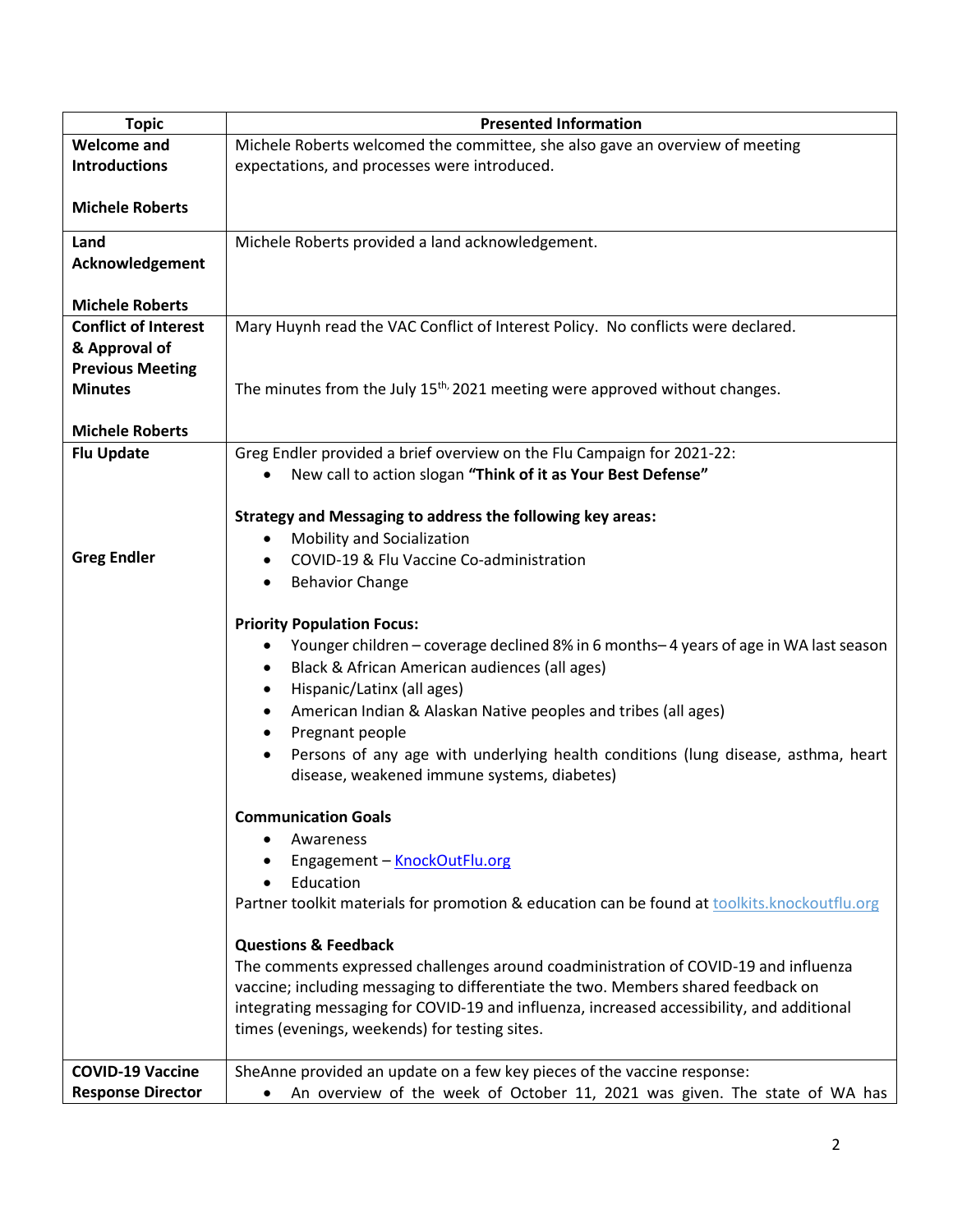| Update               | completed 43 weeks of vaccine distribution.                                                          |
|----------------------|------------------------------------------------------------------------------------------------------|
|                      | 486.8 million doses have been delivered nationwide.<br>$\bullet$                                     |
| <b>SheAnne Allen</b> | 400.6 million total doses were administered and reported to CDC.<br>٠                                |
|                      | Over 9 million doses administered in WA<br>٠                                                         |
|                      | 77.6% of population 12 and up received at least one dose<br>$\bullet$                                |
|                      | 71.4% is fully vaccinated<br>$\bullet$                                                               |
|                      | Current data can be found on COVID-19 Data Dashboard<br>$\bullet$                                    |
|                      |                                                                                                      |
|                      | Vaccines and Related Biological Products Advisory Committee (VRBPAC) & Things We are                 |
|                      | Waiting For: FDA Takes Additional Actions on the Use of Booster Dose for COVID-19 Vaccines           |
|                      | Booster recommendation - Moderna & JJ<br>٠                                                           |
|                      | On October 14 and 15, 2021 the VRBPAC approved the use of booster doses<br>$\circ$                   |
|                      | for Moderna & Janssen COVID-19 Vaccines in individuals 18 years of age and                           |
|                      | older.<br>Pediatric (under 12) - Pfizer data submitted                                               |
|                      | o An upcoming advisory committee will be held on October 26,2021 to inform                           |
|                      | decision making on authorization to allow the use of COVID-19 vaccine in                             |
|                      | children 5-11 years of age. October 26 Meeting Link                                                  |
|                      | Smaller Pfizer/Comirnaty package size                                                                |
|                      | <b>Upcoming ACIP Meetings:</b>                                                                       |
|                      | O October 20-21, 2021 from 10am-5pm EST                                                              |
|                      | O November 2-3, 2021 from 10am-5pm EST                                                               |
|                      |                                                                                                      |
|                      | <b>Pfizer Packaging Updates &amp; Future Formulations</b>                                            |
|                      | Adult doses 12+(COMINARTY): 300 dose minimum order in Oct/Nov                                        |
|                      | No diluent included/needed in ancillary kit<br>$\circ$                                               |
|                      | New NDC code<br>$\circ$                                                                              |
|                      | $\circ$ Refrigerator time - 10 weeks                                                                 |
|                      | 6 doses per vial<br>$\circ$                                                                          |
|                      | Pediatric doses (5 to <12 years): 100 doses minimum order (same vaccine, but 1/ adult                |
|                      | dose)                                                                                                |
|                      | Diluent included<br>$\circ$                                                                          |
|                      | <b>CANNOT</b> use/cut adult dose to administer to kids<br>$\circ$                                    |
|                      | New NDC code<br>$\circ$                                                                              |
|                      | Refrigerator time - 10 weeks<br>$\circ$                                                              |
|                      | 2 dose regimen, 21 days apart<br>$\circ$                                                             |
|                      | <b>Pediatric Plan</b>                                                                                |
|                      | Expected to start with ages 5 to 11 end of October/early November,                                   |
|                      | Supply: 50-60 million doses available (not at one time)                                              |
|                      | 20 million by end of November                                                                        |
|                      | Population Size: 2021 estimates for WA is 677,745 youth ages 5 to 11<br>٠                            |
|                      | Focused on engagement with health care and public health partners, ongoing<br>٠                      |
|                      | recruitment of Childhood Vaccine Providers, and focus on equitable access                            |
|                      | 675 of 978 CVP provides currently enrolled in the COVID Vaccine Program<br>$\circ$                   |
|                      |                                                                                                      |
|                      | <b>REMINDER</b> – Moderna approved booster dose is $\frac{1}{2}$ the regular dose and same packaging |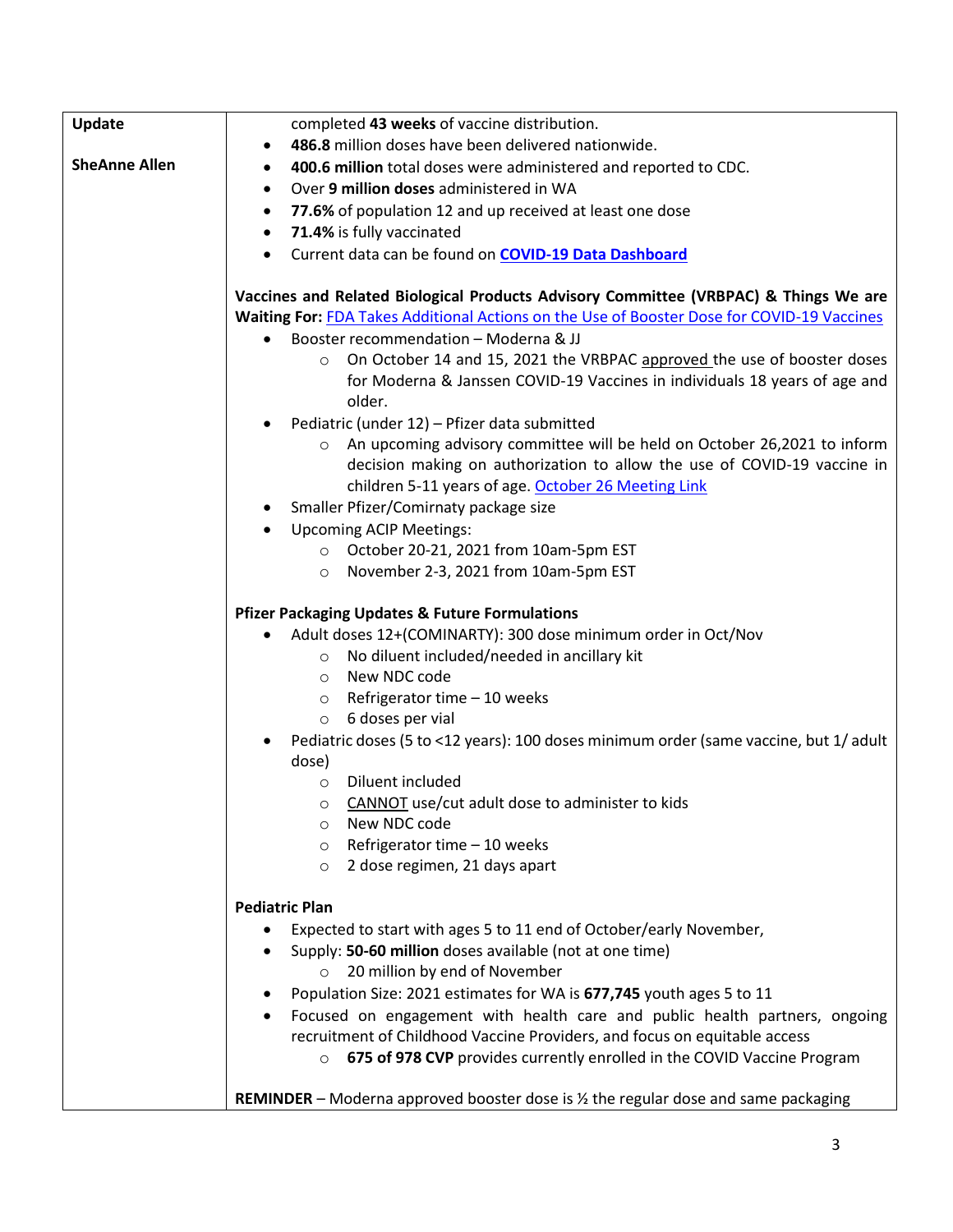|                           | <b>Reporting Inventory</b>                                                                                                                                        |
|---------------------------|-------------------------------------------------------------------------------------------------------------------------------------------------------------------|
|                           | Ensure facility is reporting inventory to VaccineFinder and Vaccine Locator daily<br>basis. If not reported daily, this can negatively impact ordering thresholds |
|                           | Care-a-Van                                                                                                                                                        |
|                           | In total, 320 event requests received, 191 events supported, and 1,325 vaccine doses<br>provided                                                                  |
|                           | Goal: host at least 35% of Care-a-Van events in eastern WA<br><b>SVI (Social Vulnerability Index) Scores:</b>                                                     |
|                           | ○ Goal: 75% of Care-a-Van events in areas with High or Moderate to High SVI<br>scores.                                                                            |
|                           | o 81% of Care-a-Van events in areas with High or Moderate to High SVI                                                                                             |
|                           | <b>Priority Communities:</b>                                                                                                                                      |
|                           | Goal: 75% of Care-a-Van events serving 50% or more BIPOC                                                                                                          |
|                           | 43% of Care-a-Van events served 50% or more BIPOC                                                                                                                 |
|                           | Events per week goal                                                                                                                                              |
|                           | Short-term: host 5 events per week                                                                                                                                |
|                           | Mid-term (winter/spring): 10 events per week<br>$\bullet$                                                                                                         |
|                           | • Long-term: 16 events per week (if needed)                                                                                                                       |
|                           | <b>Trends</b>                                                                                                                                                     |
|                           | Increased requests for booster vaccines<br>$\bullet$                                                                                                              |
|                           | Increased requests from LHJs<br>$\bullet$                                                                                                                         |
|                           | • Increased demand for J&J                                                                                                                                        |
|                           | Requests for flu shots<br>$\bullet$                                                                                                                               |
|                           | <b>Next Steps</b>                                                                                                                                                 |
|                           | Intake form revised to capture more information on the front end<br>$\bullet$                                                                                     |
|                           | Planning for colder weather and indoor events<br>$\bullet$                                                                                                        |
|                           | Identifying and ordering activities for children                                                                                                                  |
|                           | <b>Power of Providers (POP) Initiative</b>                                                                                                                        |
|                           | Goal: increase COVID-19 vaccination rates in WA & encourage health care providers to<br>talk to their patients/clients about COVID-19 vaccination                 |
|                           | Objectives:<br>$\bullet$                                                                                                                                          |
|                           | ○ Seek: seek your patients' COVID-19 vaccination status<br>○ Ask/Educate: If your patient isn't vaccinated, ask about vaccine & educate                           |
|                           | o Vaccinate: if patient agrees, provide them with COVID-19 vaccine or a referral                                                                                  |
|                           | to a location that provides COVID-19 vaccination                                                                                                                  |
|                           | <b>Empower:</b> empower patients to share their vaccination status with the<br>$\circ$<br>community                                                               |
| <b>COVID-19 Boosters:</b> | Kathy Bay provided a brief overview on vaccine safety/effectiveness, booster doses, and                                                                           |
|                           | updates on LTC specific work:                                                                                                                                     |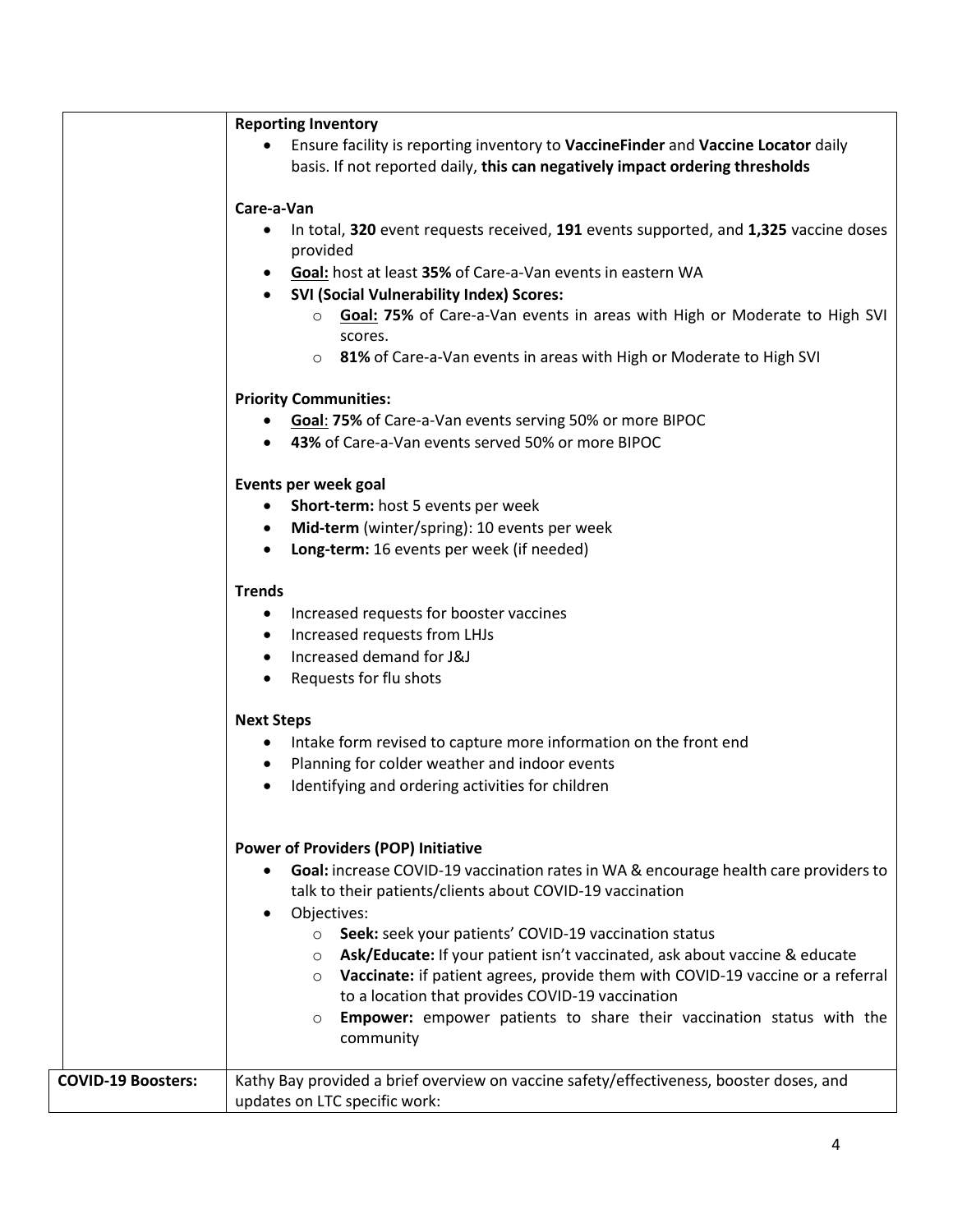| Safety/Effectiveness   | Recommendations for those who received Pfizer-BioNTech primary series:                                 |
|------------------------|--------------------------------------------------------------------------------------------------------|
| <b>Recommendations</b> | The following groups should receive a booster shot of Pfizer at least 6 months after                   |
| <b>Planning</b>        | completing Pfizer primary series:                                                                      |
| <b>LTCF</b>            | $\circ$ People aged 65 years and older                                                                 |
|                        | Residents aged 18 years and older in long-term care settings<br>$\circ$                                |
| <b>Kathy Bay</b>       | People 50-64 years with <i>underlying medical conditions</i><br>$\circ$                                |
|                        | The following group may receive a booster shot of Pfizer at least 6 months after                       |
|                        | completing their primary Pfizer series, based on their individual benefits and risks                   |
|                        | People aged 18-49 years with <i>underlying medical conditions</i><br>$\circ$                           |
|                        | People aged 18-64 years at increased risk for COVID-19 exposure and<br>$\circ$                         |
|                        | transmission because of <b>occupational or institutional setting</b>                                   |
|                        | Planning Assumptions: vaccine supply of Pfizer will not be limited, formulation will remain            |
|                        | the same, and eligibility for Boosters in recommended populations is 6 months after $2^{nd}$ dose      |
|                        | of initial Pfizer vaccine series.                                                                      |
|                        | Capacity Estimate Summary: *projections based on <b>Pfizer-BioNTech</b> vaccine recipients             |
|                        | Statewide capacity is enough to address demand<br>٠                                                    |
|                        | Daily administration capacity estimate: 46,259 - 59,759/day<br>٠                                       |
|                        | There are 3 out of 39 counties where the average demand for booster vaccines<br>$\bullet$              |
|                        | surpass their capacity                                                                                 |
|                        | Over half the counties would be able to meet maximum demand for booster vaccines<br>$\bullet$          |
|                        | Ongoing data monitoring will continue as eligible populations increase<br>$\bullet$                    |
|                        | Mass Vaccination plan available to implement incase demand exceeds existing                            |
|                        | capacity                                                                                               |
|                        | <b>Booster doses of COVID-19 vaccines:</b>                                                             |
|                        | Not uncommon for a vaccine series to require several doses<br>٠                                        |
|                        | Vaccines that require >1 dose do not necessarily mean annual boosters needed<br>$\bullet$              |
|                        | Additional dose after a primary vaccine series: administration of an additional                        |
|                        | vaccine dose when the initial immune response following a primary vaccine series is                    |
|                        | likely to be insufficient                                                                              |
|                        | <b>Booster dose:</b> an addition dose of vaccine administered when the initial sufficient<br>$\bullet$ |
|                        | immune response to a primary vaccine is likely to have waned over time.                                |
|                        | COVID-19 vaccines continue to maintain high protection against severe disease,                         |
|                        | hospitalization, and death                                                                             |
|                        | Protection against infection (including asymptomatic or mild infections) appears<br>$\bullet$          |
|                        | lower in recent months                                                                                 |
|                        | Policy around booster doses requires continued evaluation of effectiveness,<br>$\bullet$               |
|                        | monitoring impact of both time and variants, and ability of booster doses to improve                   |
|                        | protection                                                                                             |
|                        | Top priority: continued vaccination of <i>unvaccinated individuals</i>                                 |
|                        | Vaccination during pregnancy: Coronavirus disease 2019 response in pregnant and lactating              |
|                        | women. Study showed COVID-19 mRNA vaccination generated robust humoral immunity in                     |
|                        | pregnant and lactating women.                                                                          |
|                        |                                                                                                        |